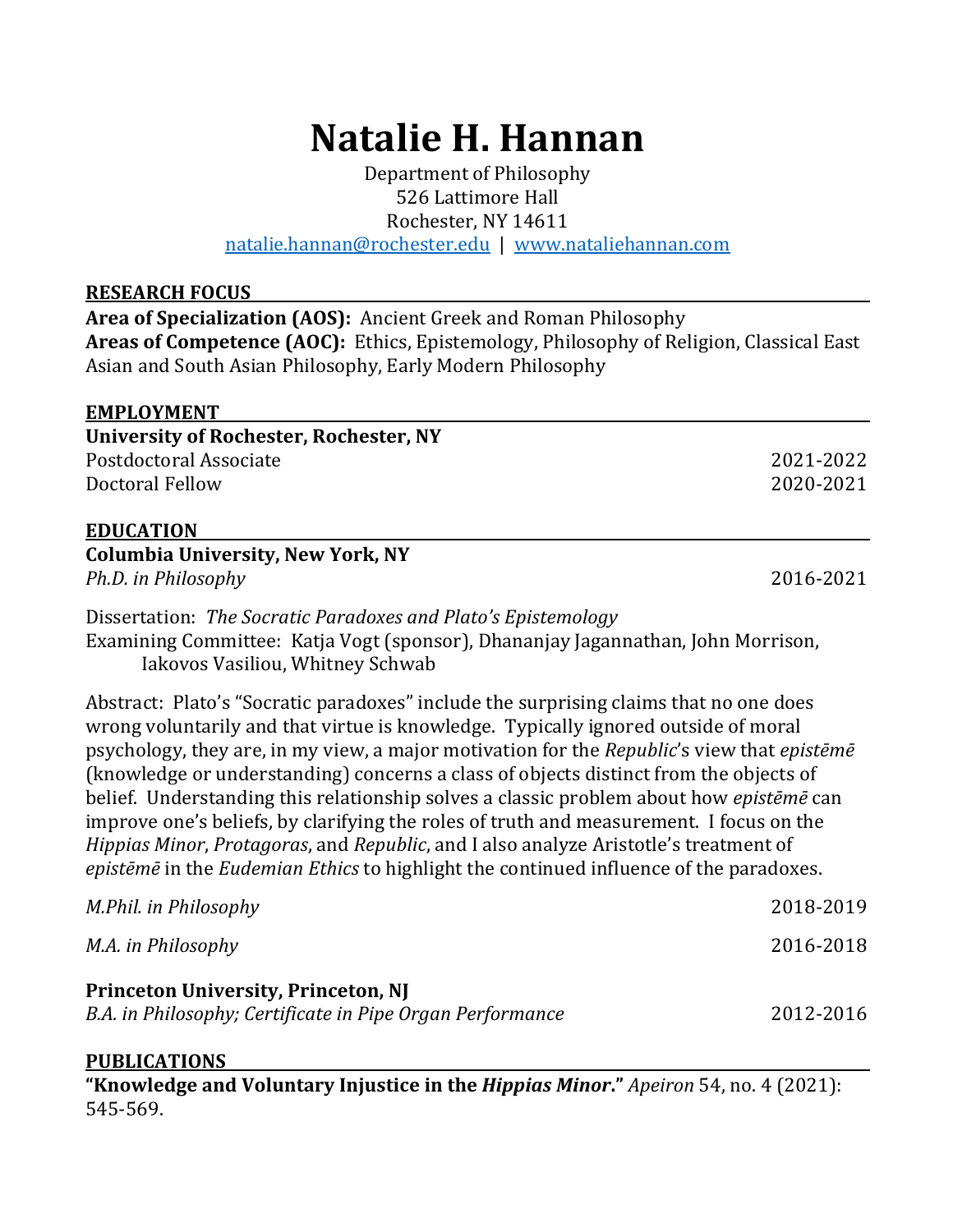#### **TALKS**

## **"How Socratic Is the Socratic Paradox?"**

SOCRATICA V Conference of the International Society for Socratic Studies, Rice University (Houston, July 2022)

## **"Truth, Lies, and** *Doxa* **in Plato's** *Republic***"**

West Coast Plato Workshop, Stanford University (Palo Alto, May 2022)

# **"***Eudemian Ethics* **VIII.1 on Why the Virtues Are Not** *Epistēmai***"**

APA Eastern Division Meeting (Baltimore, January 2022)

# **"Truth and Knowledge in Plato's** *Republic***"**

Colloquium to the Peucinian Society, Bowdoin College (Brunswick, ME, October 2021)

# **"***Epistēmē* **and the Good Life in Plato's** *Protagoras***"**

Workshop in Ancient and Contemporary Philosophy, Columbia University (video conference, February 2021)

# "Knowledge and Voluntary Injustice in the *Hippias Minor*"

-43<sup>rd</sup> Ancient Philosophy Workshop, The University of Texas at Austin (Austin, March 2020)

-Ancient Philosophy Workshop, New York University (New York, November 2019)

-Research Group in Ancient and Contemporary Philosophy, Columbia University (video conference, July 2019)

-Ancient Philosophy Workshop for Female Graduate Students and Early Career Researchers, Humboldt University (Berlin, December 2018)

# **"Truth and Lying in Plato's** *Republic***"**

Early Career Workshop, Maimonides Center for Advanced Studies (Hamburg, January 2020)

## **COMMENTARIES\_**

#### Dhananjay Jagannathan, "Justice and the Passions: Integrity and Rectitude from Plato *to Augustine"*

Fall Lecture Series, Center for the Ancient Mediterranean, Columbia University (November 2021)

**Christopher Buckels, "Recognizing Form Images in Republic** *V-VII"* APA Eastern Division Meeting, online (January 2021)

## Sukaina Hirji, "*How Virtue is a Means to Contemplation"*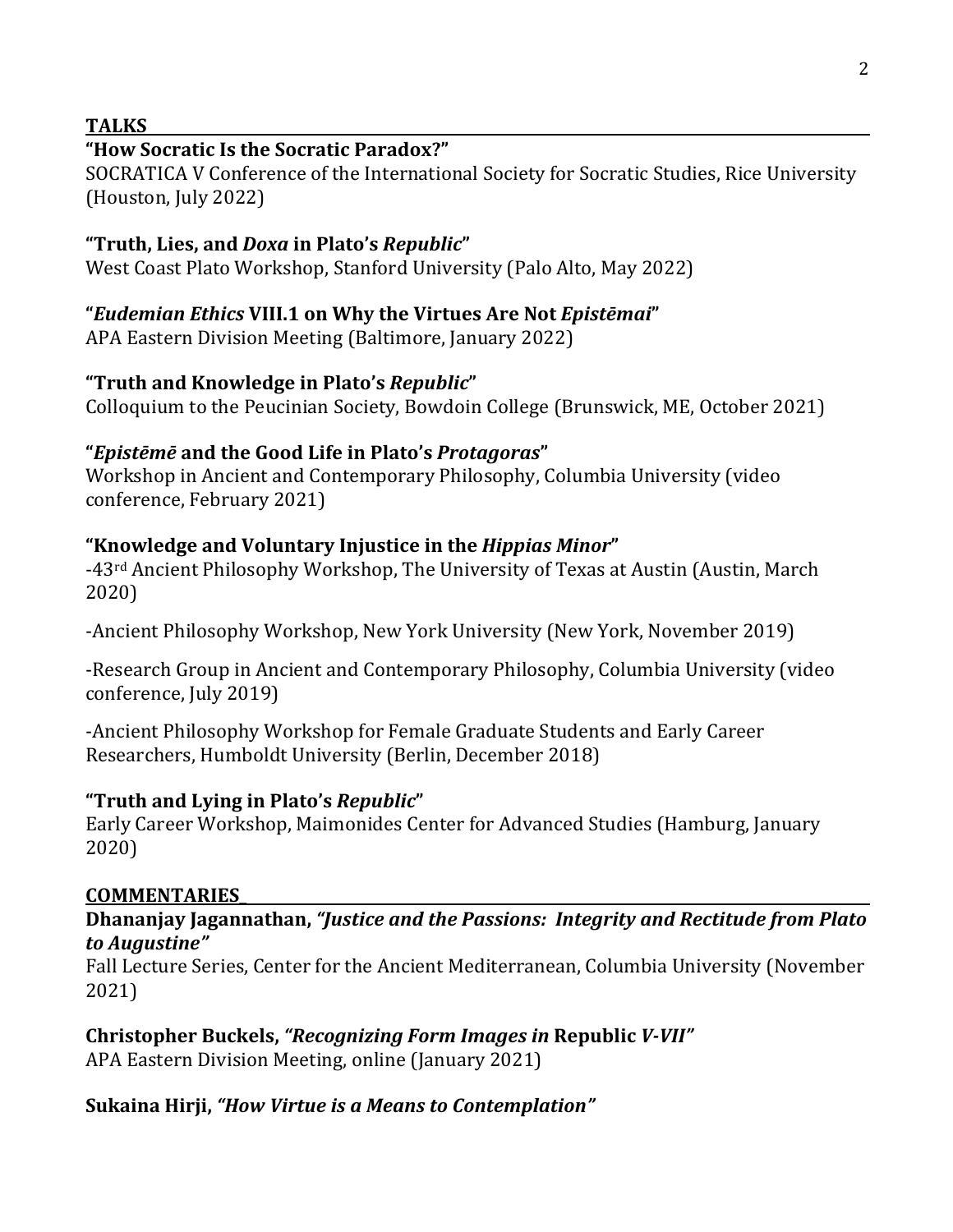Workshop in Ancient and Contemporary Philosophy, Columbia University (October 2019)

## **Sosseh Assaturian, "What the Forms Are Not: Plato on Conceptualism in Parmenides** *132b-c"*

Columbia-NYU Graduate Student Conference, New York University (April 2019)

## **Simon Shogry, "Vicious Character Traits as Rational Mistakes: The Early Stoic Explanation of the Diversity of Moral Error"**

Workshop in Ancient and Contemporary Philosophy, Columbia University (March 2019)

## Ricardo Salles, "*The Early Stoic Proofs of the Intelligence of the Cosmos and Philebus 29a9-30a8***"**

Workshop in Ancient and Contemporary Philosophy, Columbia University (October 2017)

# Kendall Fisher, "Thomas Aquinas on the Subsistence of the Rational Soul"

Workshop in Medieval and Renaissance Philosophy for Early Career Women, Fordham University (April 2017)

# **Sam McVane, "***Paradox and the Fool in Seneca***"**

Workshop in Ancient and Contemporary Philosophy, Columbia University (October 2016)

# **TEACHING**

## **Primary Instructor (University of Rochester)**

Philosophy of Religion, Spring 2022 Aristotle on Human Nature, Fall 2021 History of Ancient Philosophy, Fall 2021 Classical Buddhist Philosophy (independent study course), Fall 2021 History of Ancient Philosophy, Fall 2020 Philosophy of Religion, Fall 2020

# **Teaching Assistant (Columbia University)**

Epistemology, Spring 2020 (Jessica Collins) Aristotle, Fall 2019 (Katja Vogt) Introduction to Philosophy, Spring 2019 (Naomi Dershowitz) History of Philosophy I: Pre-Socratics through Augustine, Fall 2018 (Dhananjay Jagannathan) History of Philosophy II: Aquinas through Kant, Spring 2018 (John Morrison) History of Philosophy I: Pre-Socratics through Augustine, Fall 2017 (Katja Vogt)

**COURSEWORK Ancient Philosophy:** Plato's Timaeus: Katja Vogt<sup>\*</sup>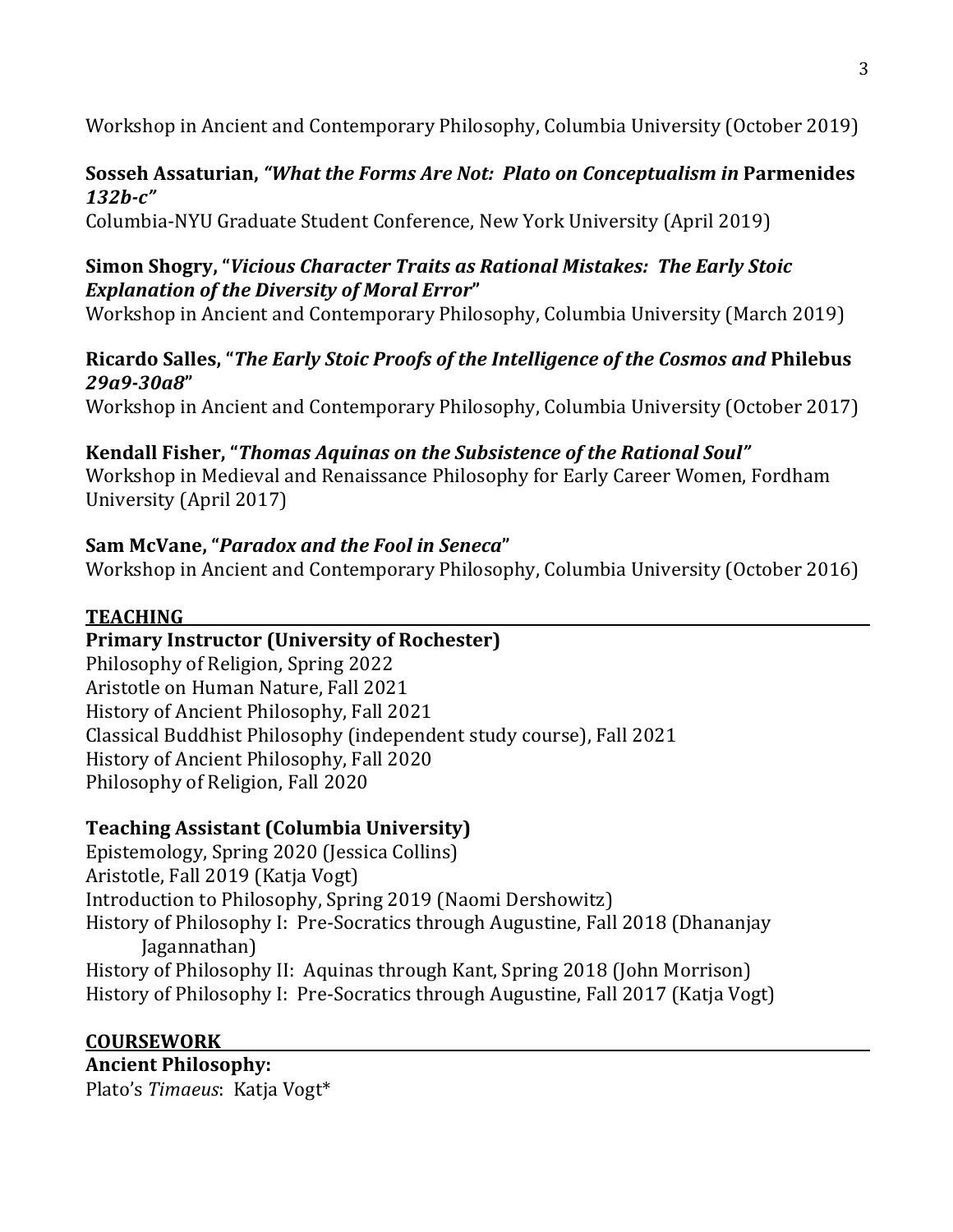Plato's *Theaetetus*: David Charles and Verity Harte (Yale)\* Theophrastus: Wolfgang Mann\* Aristotelian Naturalisms: Dhananjay Jagannathan\* Plato's *Philebus*: Katja Vogt History of Epistemology: Elliot Paul\* Epictetus and Stoic Philosophy: Wolfgang Mann Aristotle and Aristotelian Ethics: Jessica Moss and David Velleman (NYU)

#### **Other Courses:**

Scientific Pluralism: Ann-Sophie Barwich and Stuart Firestein Symbolic Logic: Tamar Lando Anne Conway's *Principles* (independent study): John Morrison Early Modern Epistemology: Christia Mercer Phenomenology: Taylor Carman\* Nominalism: Achille Varzi\* Descartes' *Meditations*: Elliot Paul Decision Theory: Robert Stalnaker\* Modern Aesthetics: Lydia Goehr Perception: John Morrison \*indicates audit

#### **LANGUAGES**

**Ancient:** Greek and Latin (advanced reading proficiency) **Modern:** French and German (intermediate reading, writing, and speaking proficiency)

#### **MEMBERSHIPS AND SERVICE**

Referee for Archiv für Geschichte der Philosophie, History of Philosophy Quarterly, Noûs

Organizing Committee, New Narratives in Philosophy (2018-2021) Graduate Student Representative to the Philosophy Department (2018-2019) Women in Philosophy (WIP), Columbia Chapter (2016-2021)

#### **REFERENCES**

*Katja Vogt*, Professor of Philosophy, Columbia University kv2101@columbia.edu

*Dhananjay Jagannathan, Assistant Professor of Philosophy, Columbia University* dj2493@columbia.edu

John Morrison, Associate Professor of Philosophy, Barnard-Columbia University jmorriso@columbia.edu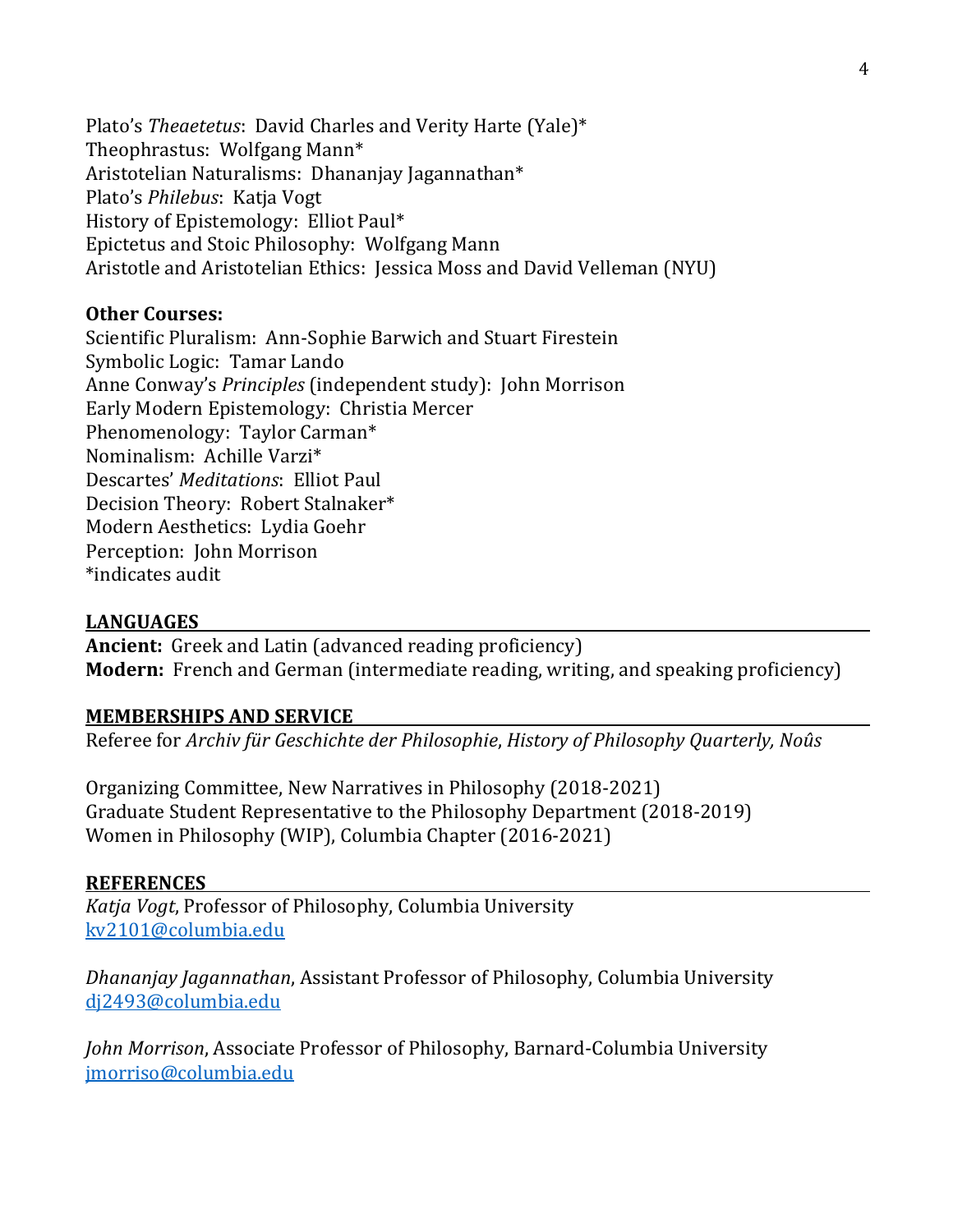*Iakovos Vasiliou*, Professor of Philosophy, Graduate Center, City University of New York ivasiliou@gc.cuny.edu

*Whitney Schwab*, Associate Professor of Philosophy, University of Maryland, Baltimore County wschwab@umbc.edu

Last updated March 18, 2022